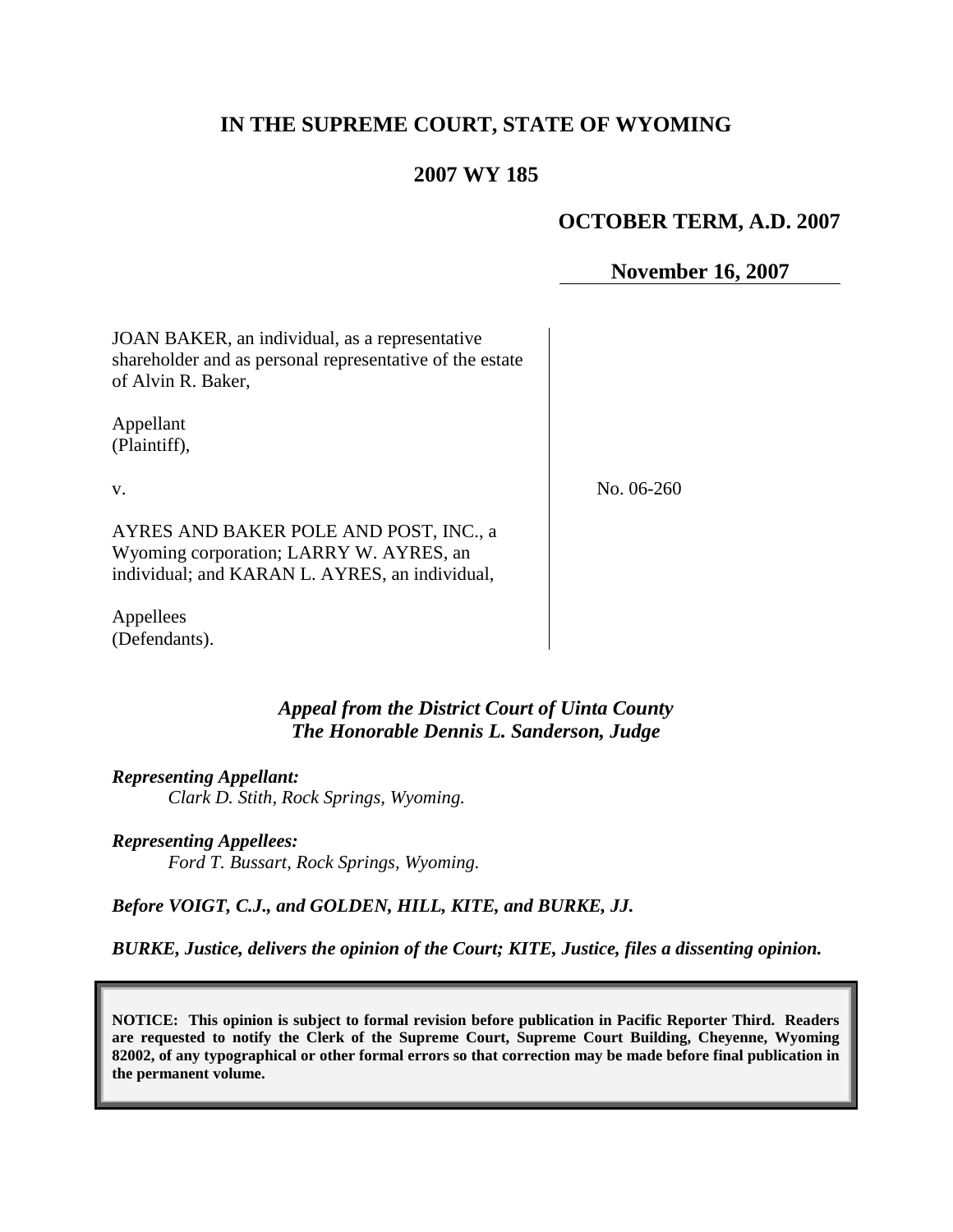#### **BURKE, Justice.**

[¶1] This is a dispute over the proceeds of an insurance policy on the life of the late Alvin Baker. His widow, Appellant Joan Baker, contends that the district court misapplied claims of promissory estoppel and constructive trust when it awarded the insurance proceeds to Appellees Larry Ayres, Karan Ayres, and Ayres and Baker Pole and Post, Inc. We agree, and reverse the judgment, remanding the case to the district court for entry of judgment in favor of Ms. Baker.

#### *ISSUES*

[¶2] Ms. Baker lists ten separate issues in her brief, but two of them are dispositive:

- 1. Whether the district court erred by invoking promissory estoppel to defeat enforcement of a contract based upon pre-contract formation events; and
- 2. Whether the district court erred in imposing a constructive trust.

As explained below, our decision on these two issues also resolves Ms. Baker's remaining issues.

## *FACTS*

[¶3] This case has been before us previously. The facts set forth in *Baker v. Ayres and Baker Pole and Post, Inc.*, 2005 WY 97, 117 P.3d 1234 (Wyo. 2005), will be summarized here. Joan Baker and Karan Ayres are sisters. Their husbands, Alvin Baker and Larry Ayres, owned and operated a successful lumber business. In 1972, they organized the business as a partnership. In 1993, they incorporated as Ayres and Baker Pole and Post, Inc. ("the Company"). The Bakers owned half of the shares as tenants by the entireties, and the Ayres owned the other half, also as tenants by the entireties.

[¶4] The two couples executed a Stock Purchase Agreement soon after the Company was incorporated. This Agreement provided that, upon the death of either Mr. Baker or Mr. Ayres, the Company would be obligated to purchase the widow's shares at fair market value. It further provided that: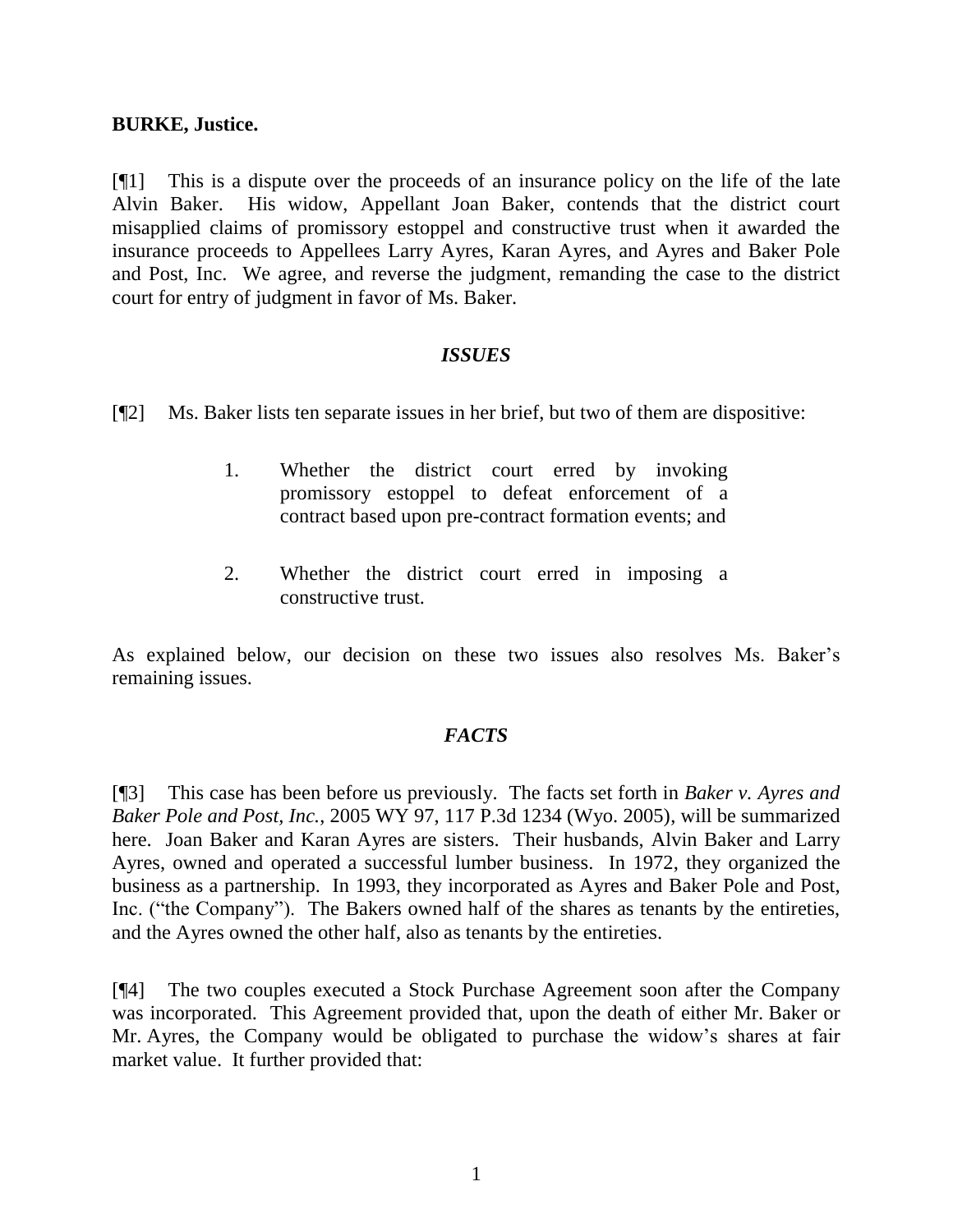In order to assure that all or a substantial part of the purchase price for the shares of a deceased shareholder will be available immediately in cash upon their death, the Company has, or plans on procuring insurance upon the lives of Larry W. Ayres and Alvin R. Baker, which will be owned by the Company, the proceeds of which will be used to purchase said deceased shareholder's interest.

After Mr. Baker died in 2000, the Company was obligated to purchase Ms. Baker's shares for fair market value, which was determined by an arbitrator to be \$719,000.

[¶5] The Company, however, never procured the life insurance policies that, according to the 1993 Stock Purchase Agreement, were meant to fund the purchase. Mr. Baker did have his own life insurance policy, but the Company was not the beneficiary. Rather, Ms. Baker was the named beneficiary, and the \$500,000 proceeds were paid to her. Mr. Ayres also had his own life insurance policy. The named beneficiary of that policy was not the Company, but the partnership under which the business had operated before it was incorporated. Both men procured these policies before the Company was incorporated.

[¶6] The Company and the Ayres asserted that the proceeds of Mr. Baker's life insurance policy were intended to be used to purchase the Bakers' shares in the Company. By their calculation, the Company did not owe Ms. Baker \$719,000, but only \$219,000, the difference between the \$719,000 fair market value and the \$500,000 insurance proceeds. Ms. Baker maintained that the Company owed her the full \$719,000, without reduction for the life insurance proceeds, and she initiated litigation against the Company and the Ayres. The trial court ruled that Mr. Baker and Mr. Ayres had explicitly agreed that their life insurance policies would fund the buy-out provisions of the Stock Purchase Agreement. Finding that the Bakers had breached this agreement, the trial court entered summary judgment in favor of the Company and the Ayres.

[¶7] On Ms. Baker's appeal of that summary judgment ruling, we held that the Stock Purchase Agreement clearly and unambiguously obligated the Company to procure and own life insurance policies on Mr. Baker and Mr. Ayres, and that the Company had breached that obligation. Accordingly, we ruled that Ms. Baker was entitled to judgment as a matter of law on her breach of contract claim. *Id.*, ¶ 23, 117 P.3d at 1242. But while we resolved the breach of contract claim, we also noted that the Company and the Ayres had asserted claims of promissory estoppel and constructive trust, and found that disputed issues of material fact precluded summary judgment on those claims. Accordingly, we remanded the case for trial on the claims of constructive trust and promissory estoppel.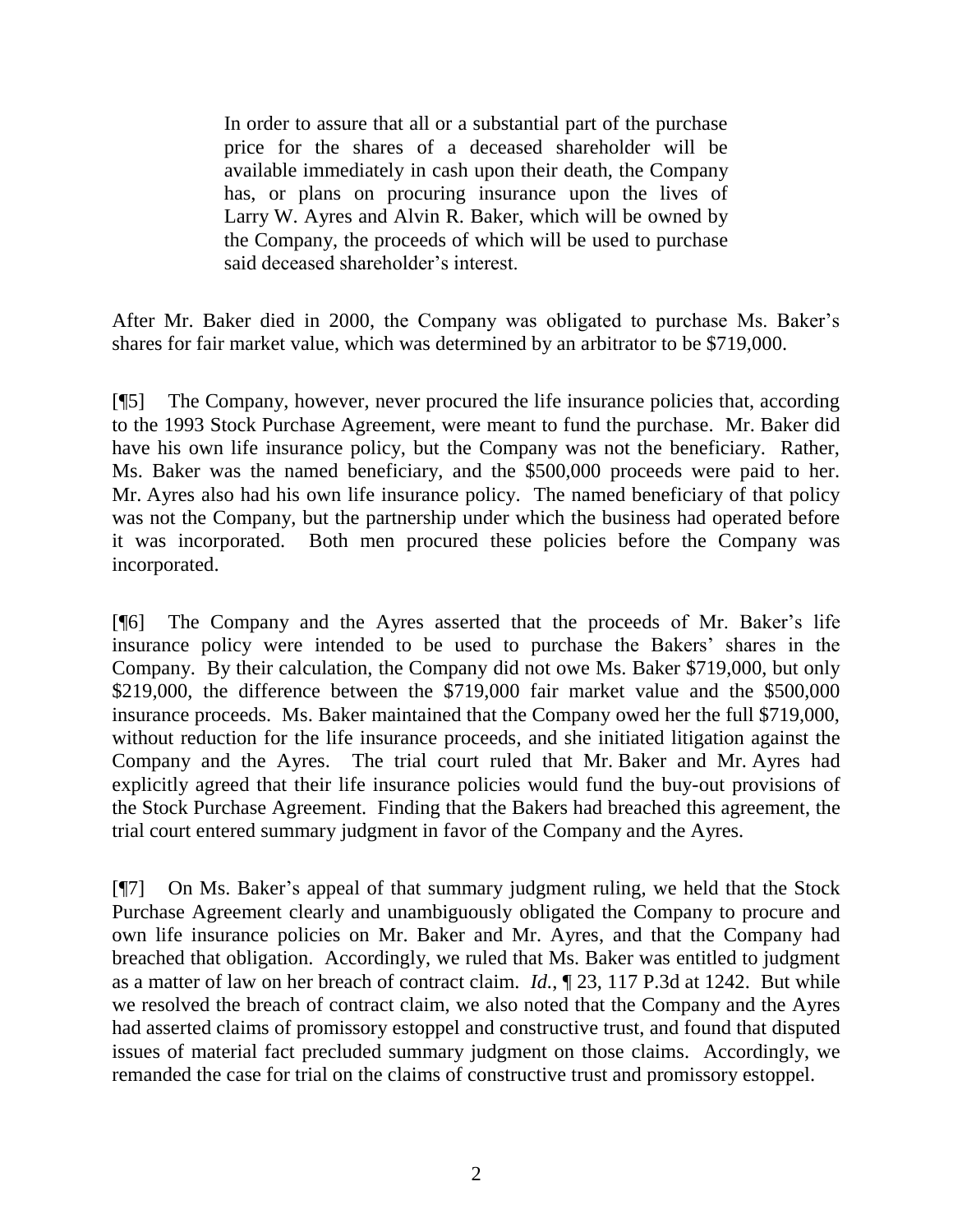#### *Id.*, ¶ 33, 117 P.3d at 1244.

[¶8] On remand, the district court held a bench trial. In a detailed decision containing findings of fact and conclusions of law, it ruled in favor of the Company and the Ayres on the claims of promissory estoppel and constructive trust. Ms. Baker now appeals that judgment.

#### *STANDARD OF REVIEW*

[¶9] In reviewing a judgment in which the trial court has set forth findings of fact and conclusions of law, we review conclusions of law *de novo*. We review findings of fact for clear error. A finding of fact is clearly erroneous when, although there is evidence to support it, the reviewing court on the entire evidence is left with the definite and firm conviction that a mistake has been committed. *Rolfe v. Varley*, 860 P.2d 1152, 1156 (Wyo. 1993). When reviewing questions of law *de novo*, no deference is afforded to the decision of the trial court. *Jacoby v. Jacoby*, 2004 WY 140, ¶ 7, 100 P.3d 852, 855 (Wyo. 2004).

#### *DISCUSSION*

[¶10] We begin our discussion by recalling our previous ruling that the 1993 Stock Purchase Agreement clearly and unambiguously required the Company to purchase and own insurance policies on the lives of Mr. Baker and Mr. Ayres, and that the Company had breached that obligation. *Baker I*, ¶ 22, 117 P.3d at 1241-42. We also ruled that Ms. Baker was entitled to receive the proceeds of Mr. Baker's life insurance policy. *Id*., ¶ 20, 117 P.3d at 1241. The question we remanded to the trial court was whether the Company, through application of promissory estoppel or constructive trust, was entitled to apply the insurance proceeds Ms. Baker had received against the amount the Company owed her for the purchase of her shares. *Id.*, ¶ 25, 117 P.3d at 1242. We now review the district court's ruling in favor of the Company and the Ayres, first as to promissory estoppel, and second as to constructive trust.

#### *Promissory Estoppel*

[¶11] The required elements of promissory estoppel are: (1) the existence of a clear and definite agreement; (2) proof that the party urging the doctrine acted in reasonable reliance on the agreement; and (3) equities supporting the enforcement of the agreement. *Id.*, 132, 117 P.3d at 1244. In this case, the questions to be answered by the trial court were "whether the parties clearly and definitely agreed that the existing insurance policies would be used to fund the buy-out; if that was the agreement, whether [the Company and]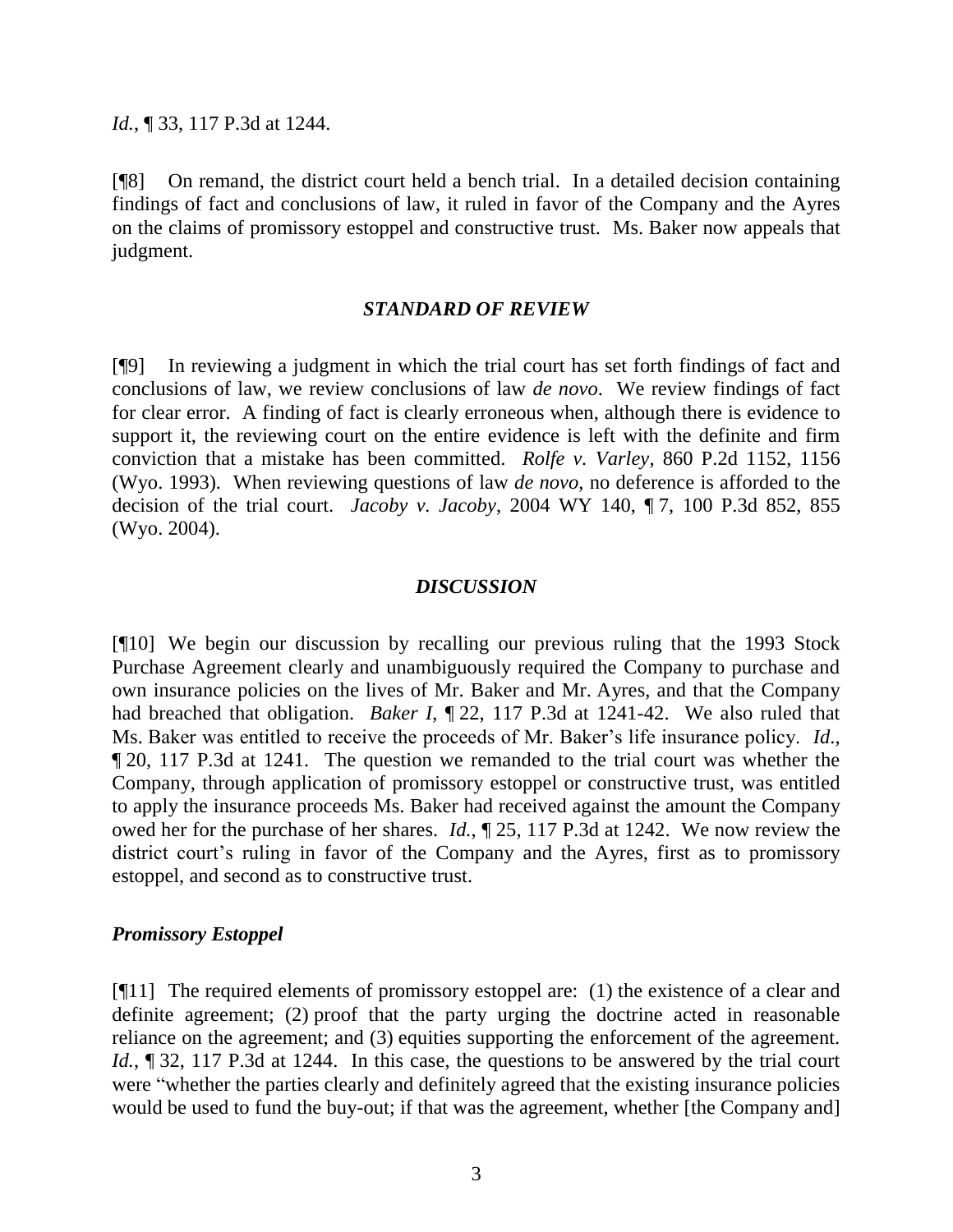the Ayres reasonably relied on Mr. Baker's statements that he would transfer his policy to the Company; and whether the equities supported enforcing any such agreement." *Id.*

[¶12] The trial court made two findings of fact relating to the existence of a clear and definite agreement. It found that:

> At the April 2, 1993 meeting, [Mr. Baker] and [Mr. Ayres] explicitly stated and agreed that their existing policies were going to be used to fulfill the "plans on procuring insurance" provision of the agreement. The Stock Purchase Agreement was signed by [the Bakers] and [the Ayres] on April 26, 1993.

It also found:

that in 1988 and again in 1993 there was an express promise by [Mr. Baker] to [Mr. Ayres] to procure insurance on his life in the approximate sum of \$500,000 with the partnership, and later the corporation, named as the owner and beneficiary.

Significantly, both agreements referred to by the trial court were made *before* the 1993 Stock Purchase Agreement. Our precedent is clear that promissory estoppel applies only where there is no contract. *E.g.*, *Sowerwine v. Keith*, 997 P.2d 1018, 1021 (Wyo. 2000); *Parkhurst v. Boykin*, 2004 WY 90, ¶ 21, 94 P.3d 450, 460 (Wyo. 2004). "Since promissory estoppel applies only if a contract does not exist, a promissory estoppel argument in this case, where the evidence demonstrates the existence of a contract, is incongruous." *Frost Constr. Co. v. Lobo, Inc.*, 951 P.2d 390, 397 (Wyo. 1998). When the parties establish obligations by contract, those obligations should be enforced as set forth in the contract, s*ee*, *e.g.*, *East Broadway Assocs. v. Dowell*, 2002 WY 106, ¶ 18, 49 P.3d 1004, 1008 (Wyo. 2002), and promissory estoppel will not serve to substitute different or contrary obligations. Accordingly, the promissory estoppel claim asserted by the Company and the Ayres is simply not supported by findings of fact that, before the 1993 Stock Purchase Agreement, Mr. Baker made clear and definite agreements to transfer his life insurance policy to the Company. Where the express written agreement obligates the Company to procure life insurance policies, promissory estoppel does not shift that obligation to the Bakers.

[¶13] As the Company and the Ayres correctly assert in their brief, however, promissory estoppel may arise from the conduct of parties *after* the execution of a written contract. Parties to a written contract may agree to change that contract. In the proper circumstances, the change may be enforced through promissory estoppel. *See, e.g.,*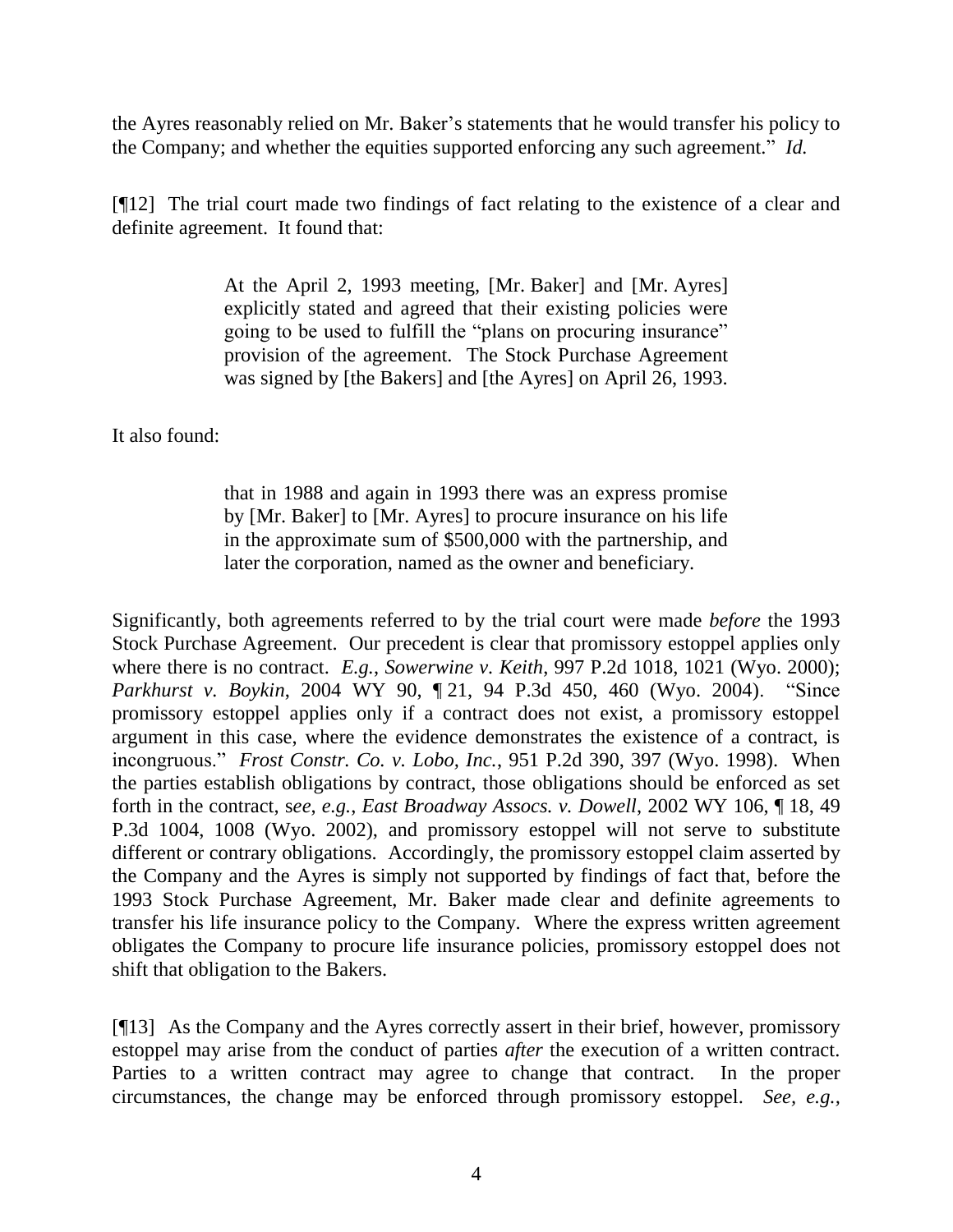*Verschoor v. Mountain West Farm Bureau Mut. Ins. Co.*, 907 P.2d 1293, 1298 (Wyo. 1995).

[¶14] However, the district court made no findings of fact regarding any subsequent agreement to alter the provisions of the 1993 Stock Purchase Agreement. It did recite that "in the corporate meetings in 1998, 1999 and 2000," Mr. Baker repeatedly told Mr. Ayres that the Company was the beneficiary on his policy. Considering this finding in the light most favorable to the Company and the Ayres, it indicates that Mr. Baker did not tell the truth. It does not establish any clear and definite agreement to transfer his life insurance policy to the Company, or an agreement of any sort to alter the parties' obligations under the 1993 Stock Purchase Agreement. The Company and the Ayres have not pointed to any evidence in the record indicating that any new agreement was made after the 1993 Stock Purchase Agreement, and our review of the record yielded none.

[¶15] In sum, the trial court's findings regarding Mr. Baker's agreements prior to the 1993 Stock Purchase Agreement do not support the promissory estoppel claim asserted by the Company and the Ayres, and there is no evidence of any subsequent agreement. Having failed to establish the existence of a clear and definite agreement, the first element of promissory estoppel, the Company and the Ayres did not sustain that claim.

## *Constructive Trust*

[¶16] A constructive trust is an equitable remedy imposed to compel a person who unfairly holds a property interest to hold that property in trust for the person for whom, in equity and good conscience, it should be held. *Baker I*, ¶ 26, 117 P.3d at 1242 (citing *Rossel v. Miller*, 2001 WY 60, ¶ 13, 26 P.3d 1025, 1028 (Wyo. 2001)). The established elements required of a constructive trust are these: (1) a promise, either express or implied; (2) a transfer made in reliance on that promise; and (3) unjust enrichment. *Baker I*, ¶ 26, 117 P.3d at 1242.

[¶17] With regard to the third element of constructive trust, unjust enrichment occurs when "a party receives something of value *without payment*, which was accepted and used so as to unjustly enrich the recipient of the goods or services." *McNeill Family Trust v. Centura Bank*, 2003 WY 2, ¶ 26, 60 P.3d 1277, 1288 (Wyo. 2003) (quoting *Metz Beverage Co. v. Wyoming Beverages, Inc.*, 2002 WY 21, ¶ 36, 39 P.3d 1051, 1061 (Wyo. 2002)) (emphasis added). To determine whether Ms. Baker was unjustly enriched by receiving the insurance proceeds, it is therefore necessary to determine who paid the insurance premiums. It was for that reason that our previous opinion in this case took note of evidence presented by the Company and the Ayres about the insurance payments: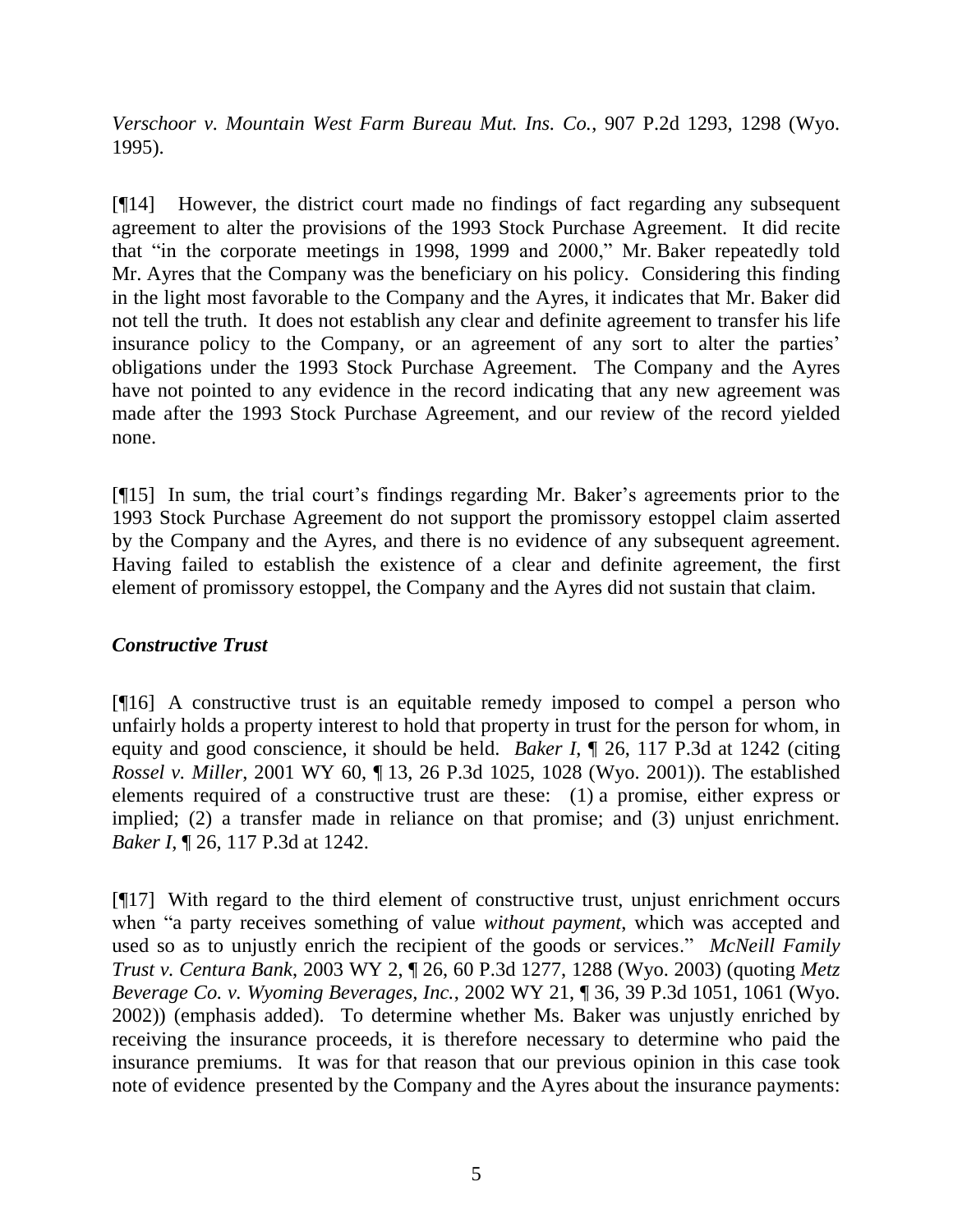As proof that the Company paid the premiums for Mr. Baker's life insurance, the Ayres submitted copies of the Company's general ledger and cancelled checks written on its account showing premium payments to [the insurance company] in the years 1990 and 1993 through 2000.

*Baker I*, 129, 117 P.3d at 1243. We also noted Ms. Baker's evidence to the contrary:

[A]lthough the premiums for Mr. Baker's policy were paid by the business, her husband told her they were treated as part of his wages and he paid taxes on the amounts.

*Id.*, ¶ 30, 117 P.3d at 1244. This gave rise to one of the disputed issues of material fact that prompted our remand to the trial court.

[¶18] At the trial on remand, the evidence was clear that Mr. Baker and Mr. Ayres paid their own insurance premiums. The checks were written on the Company account, but the parties do not dispute that the amounts were accounted for either as salary paid to Mr. Baker and Mr. Ayres, or as loan repayments to them. In practical terms, Mr. Baker and Mr. Ayres paid the insurance premiums out of their own pockets. On this point, the trial court made the following finding of fact:

> From 1990 to 2000, the premiums on the policies were paid by either the partnership or the corporation. The funds for these premium payments were charged to corporate payroll between 1993 and 1996 and thereafter treated as corporate repayment to [Mr. Baker] and [Mr. Ayres] of loans made by each of them from bonus distributions received at the end of the corporate tax year.

The court's meaning here is not entirely clear. To the extent this finding was meant to indicate that Mr. Baker and Mr. Ayres did not pay the insurance premiums, it is directly contrary to the evidence, and clearly erroneous. To the extent it was meant to indicate that Mr. Baker and Mr. Ayres did pay their own insurance premiums, it is fully supported by the evidence, but it is also fatal to the constructive trust claim. Because the insurance premiums were paid by Mr. Baker, not the Company, Ms. Baker did not receive something of value without paying for it, and was not unjustly enriched. Having failed to prove unjust enrichment, the third element of constructive trust, the Company and the Ayres did not sustain their constructive trust claim.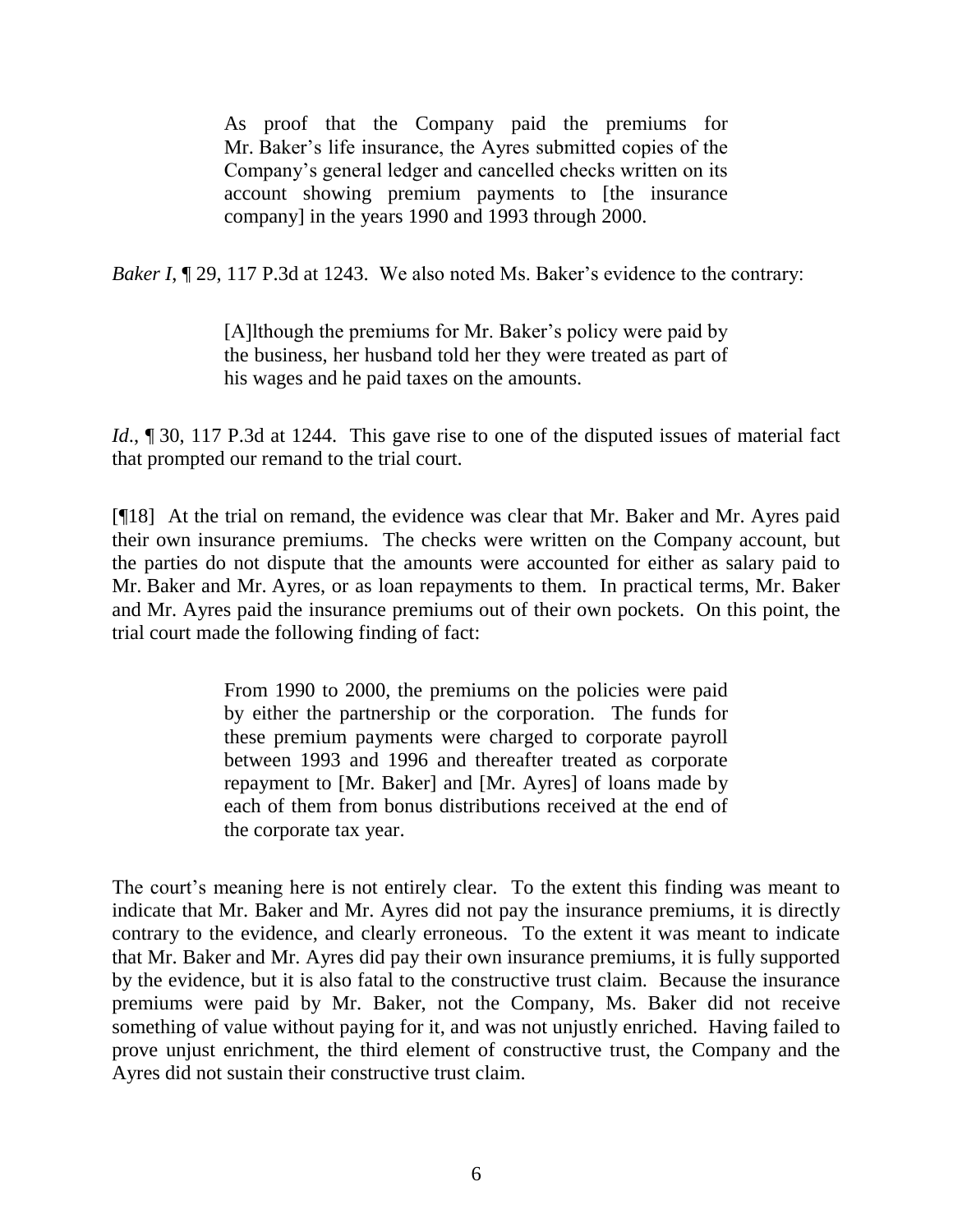[¶19] Finally, while we do not decide the matter on this basis, we do question whether the equities in this case favor any of the parties. The Company failed to procure the life insurance policies, in breach of the 1993 Stock Purchase Agreement. Mr. Baker and Mr. Ayres share the responsibility for the Company's breach. Neither Mr. Baker nor Mr. Ayres transferred his life insurance policy to the Company, or named the Company as beneficiary. It is not readily apparent that equity should enforce an obligation against the Bakers that the Ayres also failed to meet.

### *Remaining Issues*

[¶20] Ms. Baker asserts that much of the evidence introduced at trial was inadmissible under the parol evidence rule, the best evidence rule, the Dead Man's Statute, or other evidentiary directives. It is unnecessary to resolve these evidentiary issues because, admissible or not, the evidence does not support the claims of the Company and the Ayres. Ms. Baker also contends that the trial court's findings of fact are contrary to the evidence. Again, it is unnecessary to reach this issue because the findings, even if correct, fail to support claims of promissory estoppel and constructive trust.

[¶21] Ms. Baker also requests that we direct the trial court to reinstate its previous judgment in favor of Ms. Baker for purposes of establishing its priority date. The record suggests that the previous judgment in favor of Ms. Baker was not vacated or otherwise disturbed, so there may be no need to reinstate it. However, the trial court is in a better position to make that determination, and may do so on remand. Further, Ms. Baker invites us to consider whether, as the prevailing party, she is entitled to recover her attorney's fees under the 1993 Stock Purchase Agreement. This, too, is a question that the trial court may consider on remand.

## *CONCLUSION*

[¶22] For the reasons discussed above, we reverse the judgment in favor of the Company and the Ayres. We remand to the trial court for entry of judgment in favor of Ms. Baker, and for such additional proceedings as may be needed to resolve this dispute.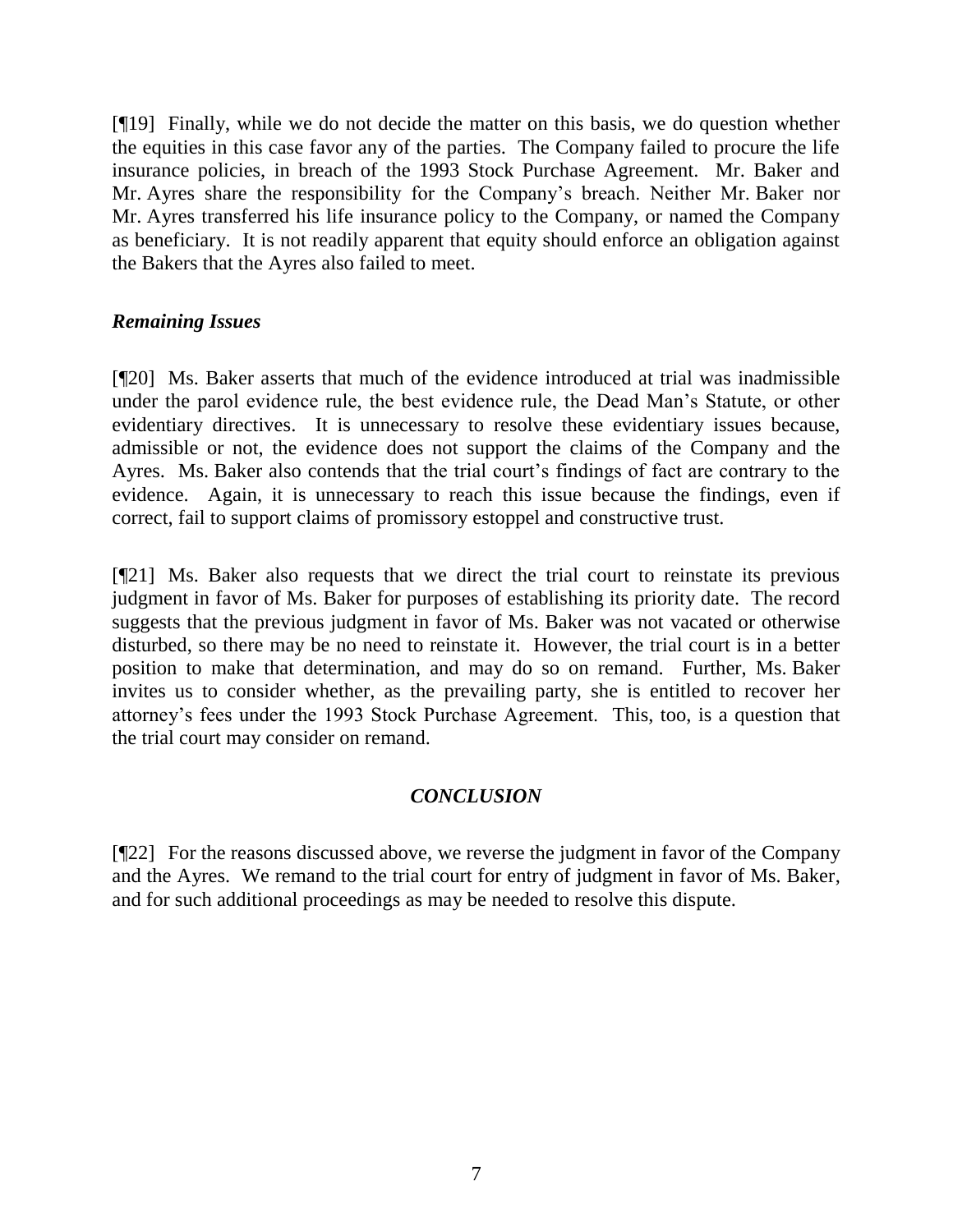## **KITE**, J., dissenting.

[¶23] I do not agree that the district court's findings fail to support the promissory estoppel claim. The district court found that in 1988 and 1993, during his partnership with Mr. Ayres and before the partners entered into an agreement to incorporate the business, Mr. Baker made an express promise to procure insurance on his life naming the partnership as the beneficiary. Later, during discussions about incorporating the business, the partners agreed that their existing policies would be used to fund the corporation's buy/sell agreement. Evidence was presented showing that the policies predated incorporation, were in the partnership name or were being paid for by the partnership, and the partners agreed the business would be the beneficiary – all of this before the stock purchase agreement was executed. The stock purchase agreement, which included the agreement to transfer the policies from the partners and/or the partnership to the company, was made between the stockholders of the corporation – Mr. Baker, Mr. Ayres, Mrs. Baker and Mrs. Ayres. The agreement to procure individual life insurance policies with the partnership as the beneficiary was made between Mr. Ayres and Mr. Baker. I would hold that a promissory estoppel claim based upon a prior agreement between two partners comprising a partnership is cognizable despite a later agreement between the soon-to-be shareholders to incorporate the partnership. I do not agree that the case authorities cited by the majority preclude that outcome.

[¶24] *Sowerwine* and *Frost* involved written agreements entered into between two parties, one of whom later claimed the written agreement omitted a provision of the parties' actual agreement. Under those circumstances, where the same parties were involved in both the written agreement and the allegedly omitted provision, we held a promissory estoppel claim was not cognizable because of the existence of the contract. In *Parkhurst*, another case involving two parties to an alleged agreement, we reiterated the rule that promissory estoppel does not apply if a contract exists. In that case, we concluded the party claiming that a contract existed failed to carry his burden of proving an oral contract sufficiently definite to avoid the statute of frauds. Having concluded no contract existed, we considered the promissory estoppel claim but found insufficient evidence to support the claim.

[¶25] In contrast to those cases, the present case involved two agreements – the first between two partners in which they agreed to purchase insurance naming the partnership as beneficiary, and the second between four corporate stockholders in which they agreed the corporation would procure insurance the proceeds of which would be used to fund the buy/sell provision of the stock purchase agreement. I would hold that the existence of the 1993 stock purchase agreement does not extinguish a promissory estoppel claim based on the prior partnership agreement.